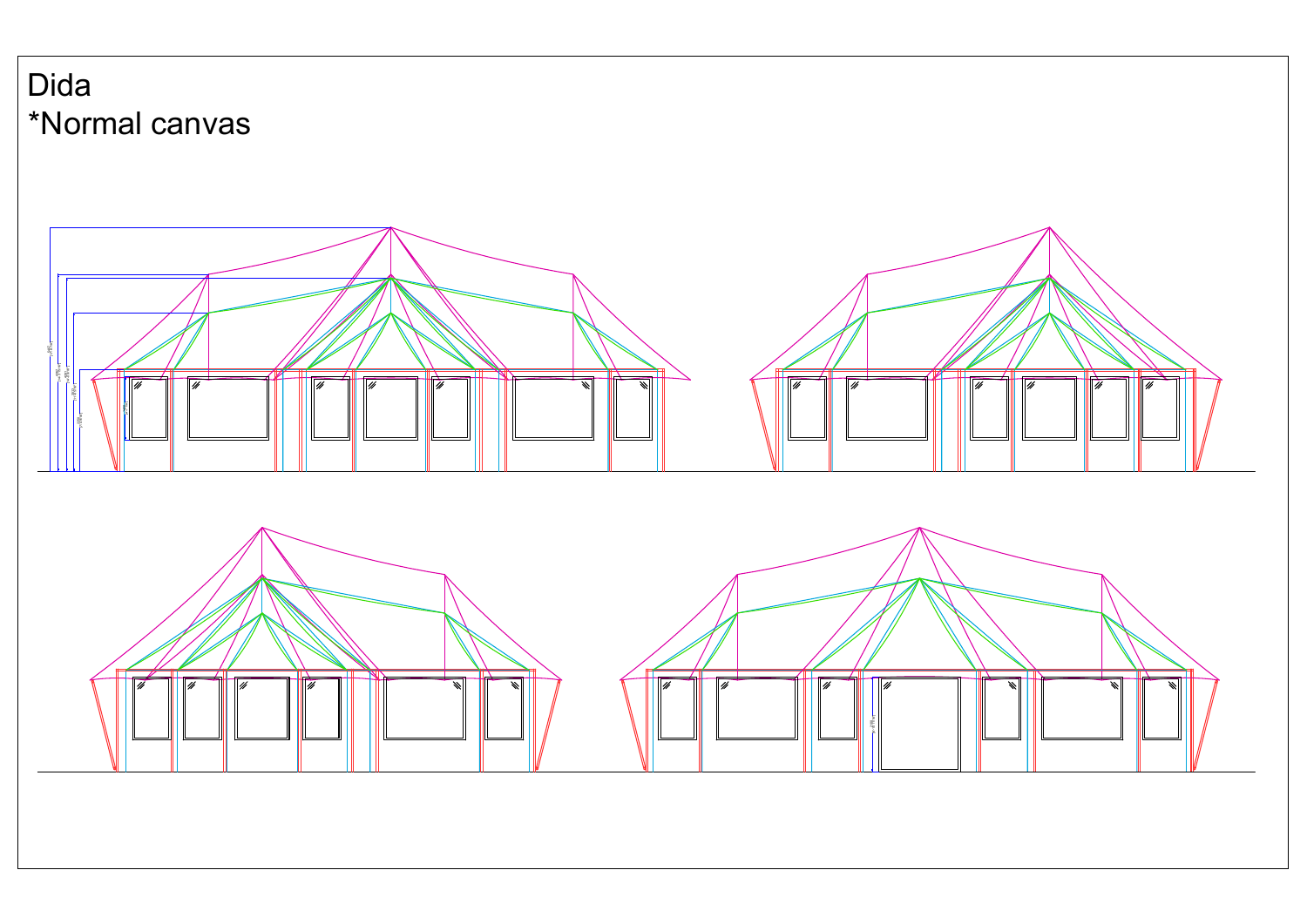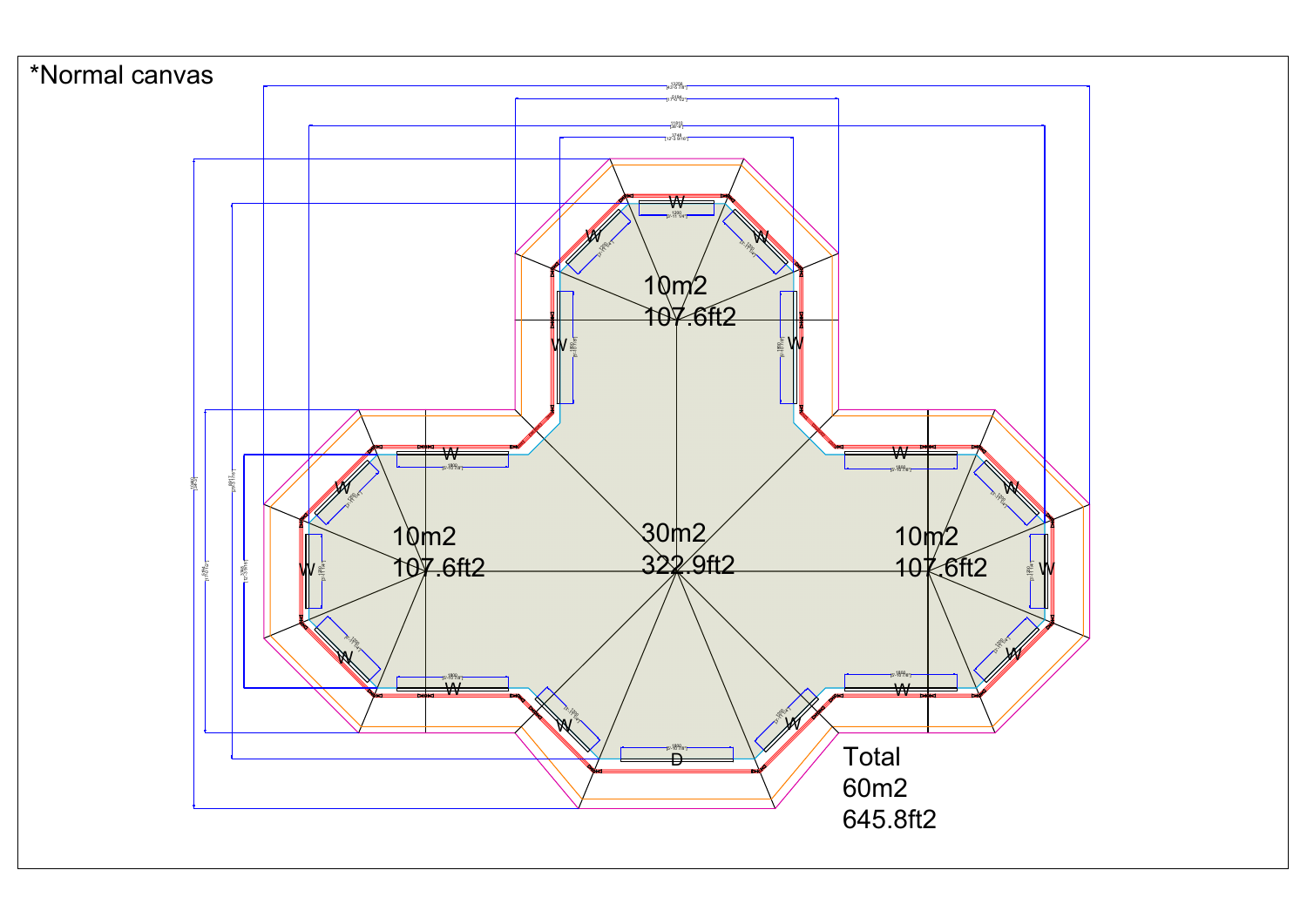

## Dida \*Insulated canvas

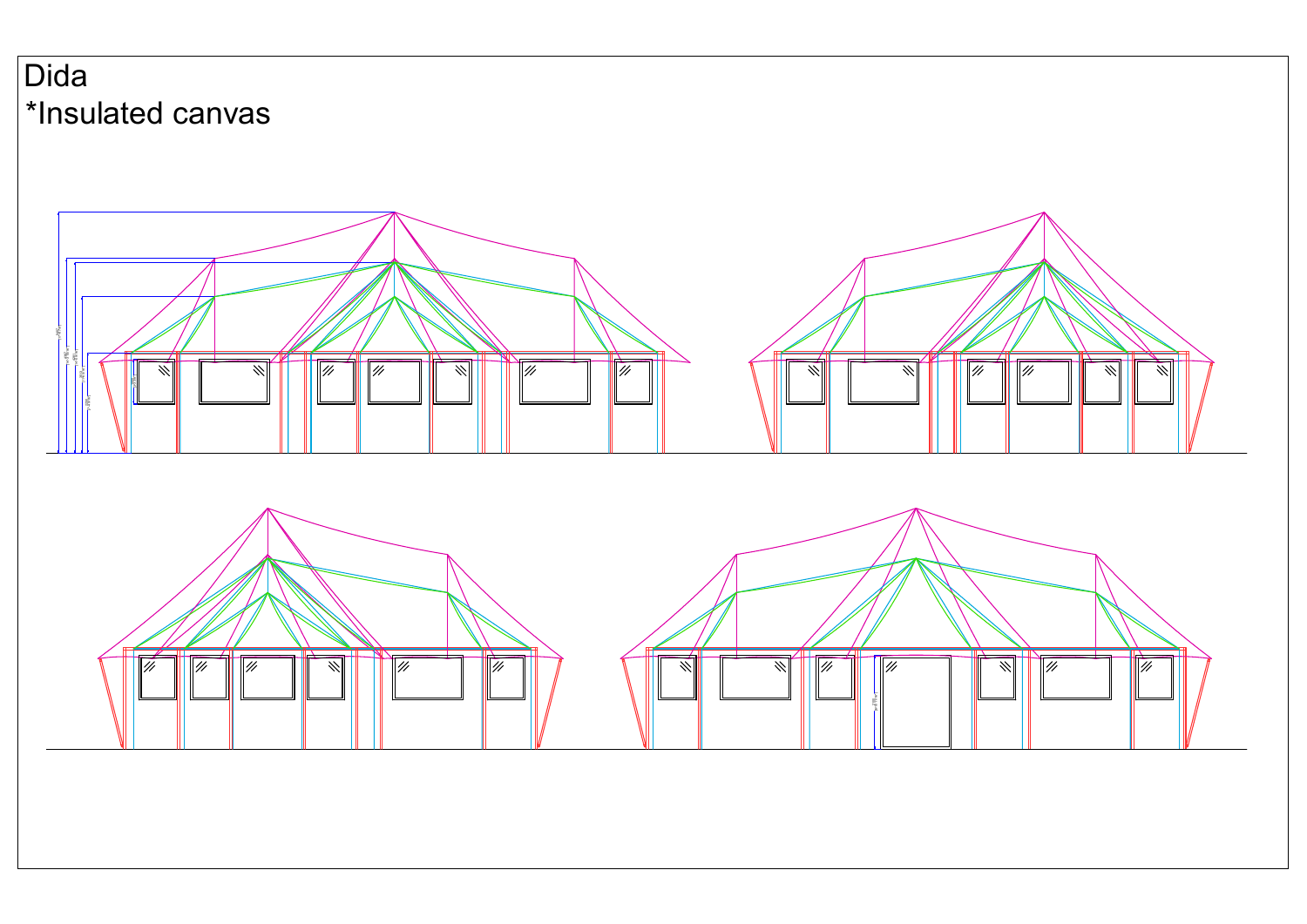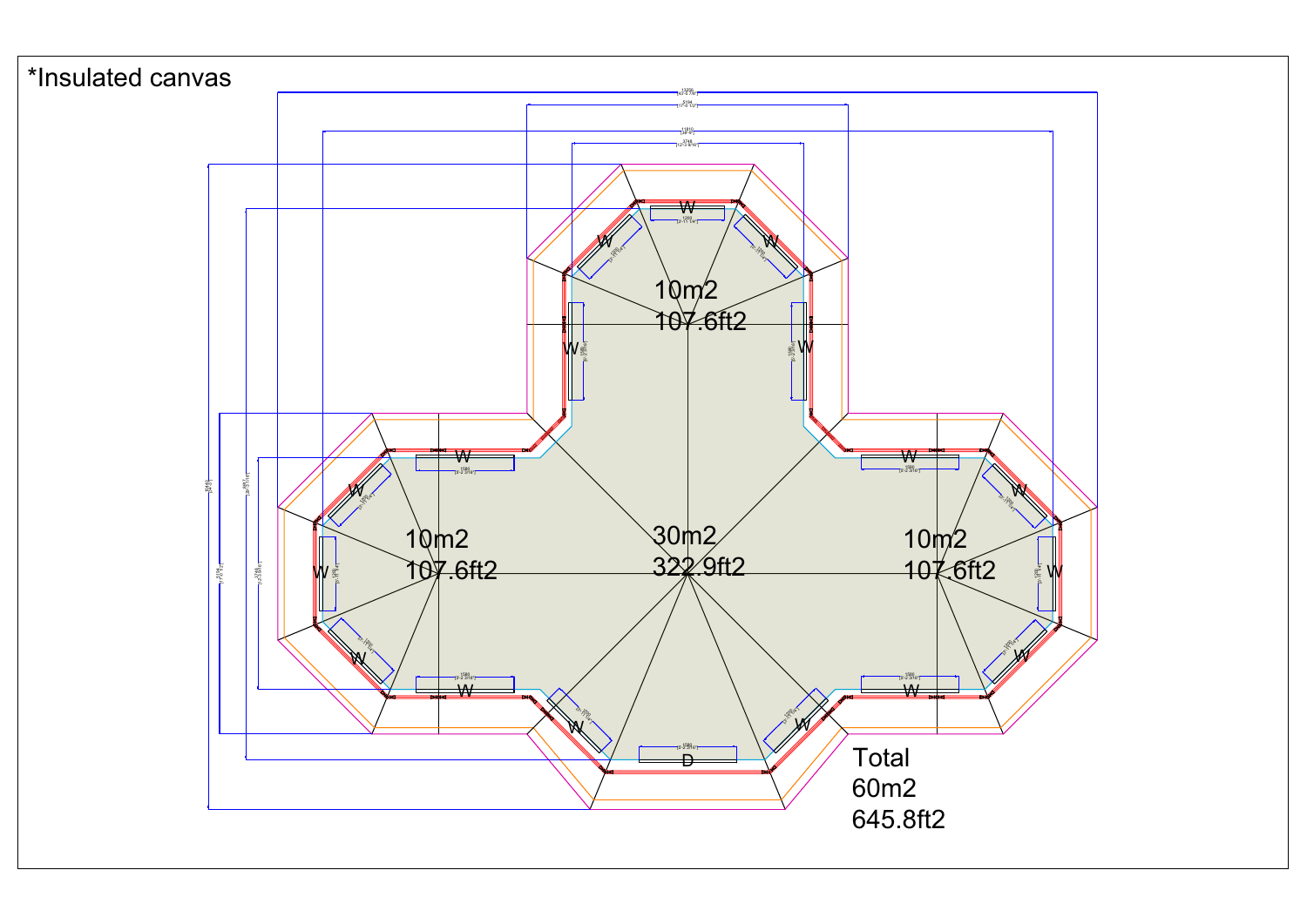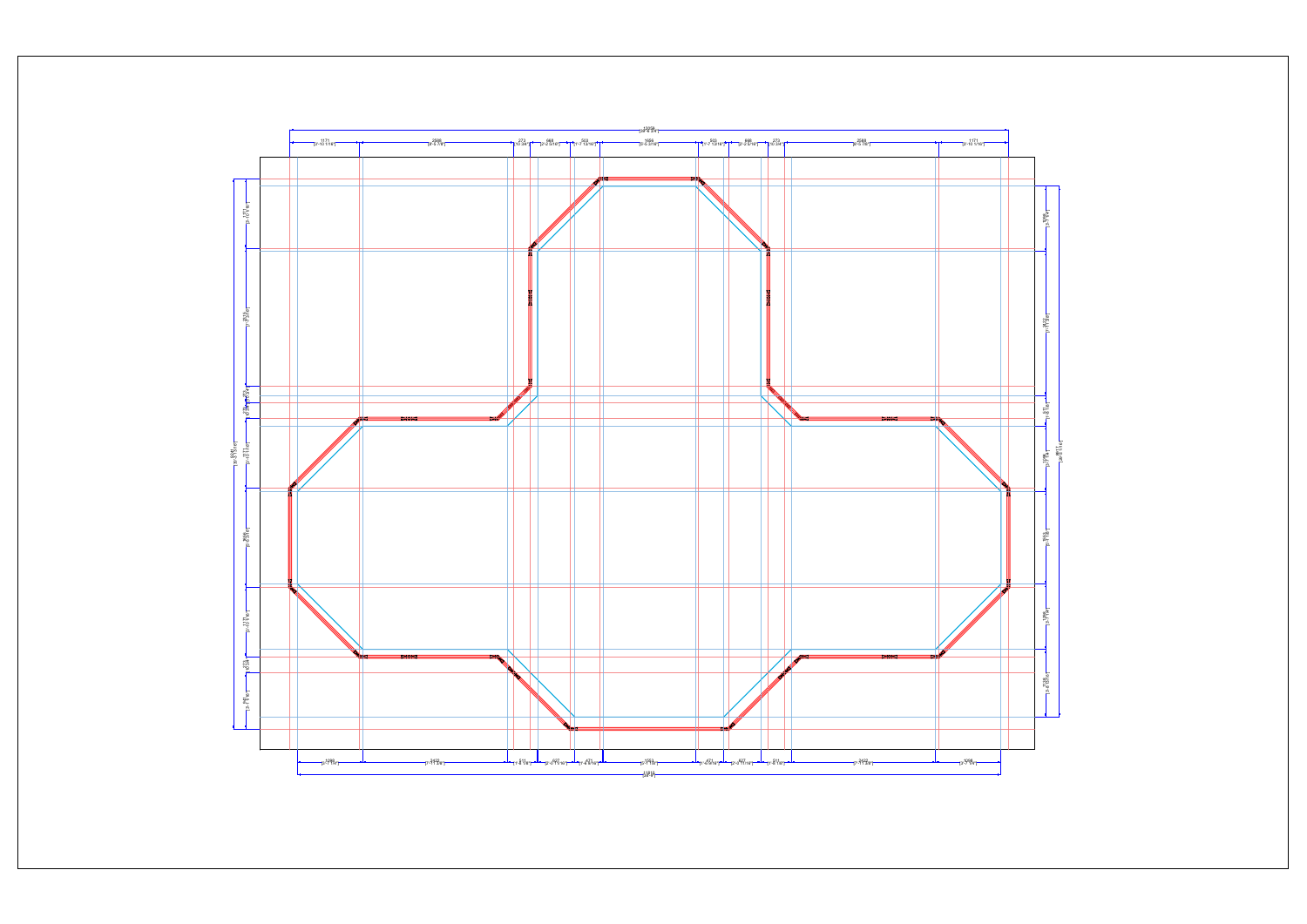